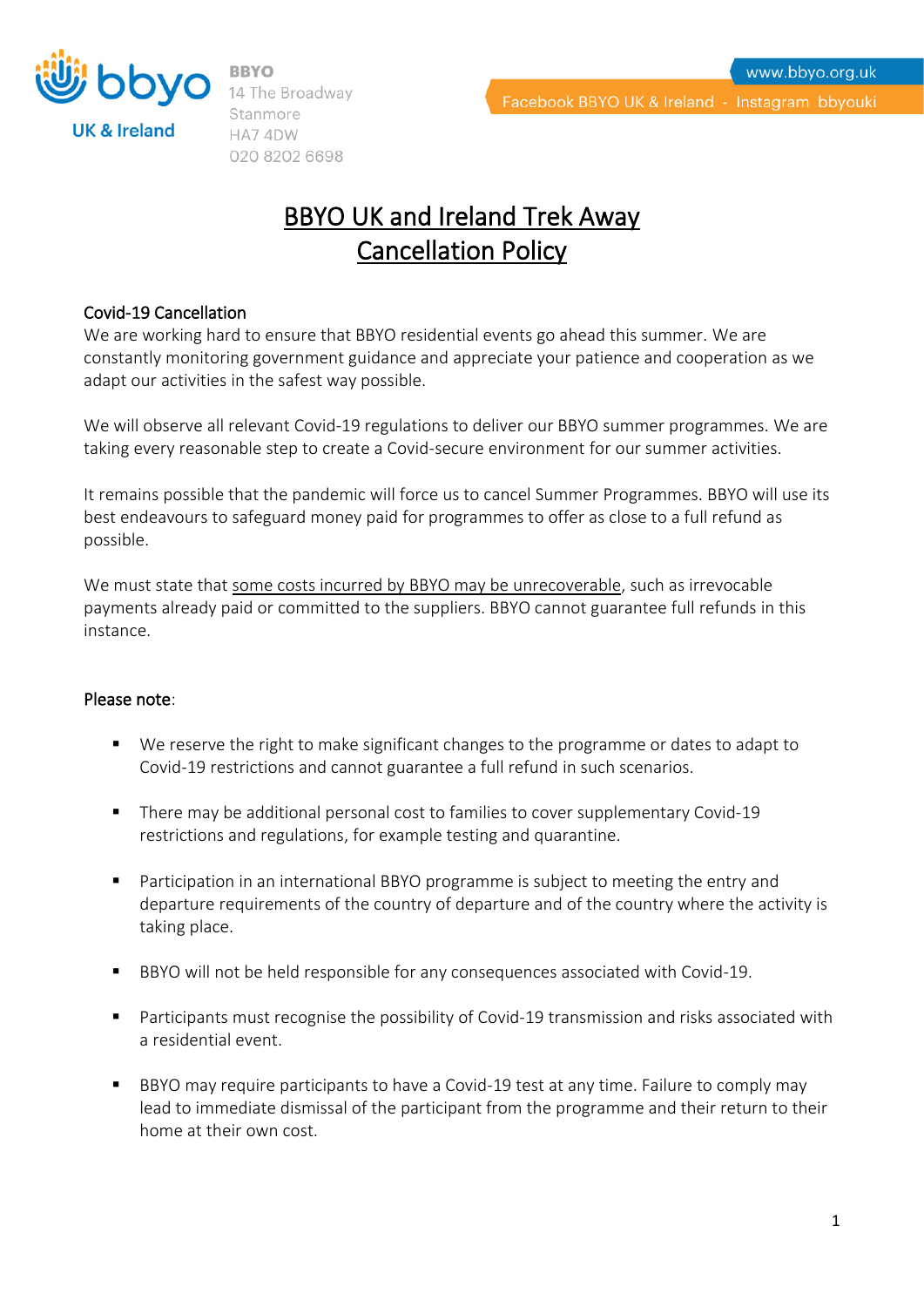

■ If a participant is unable to participate due to any reason related to Covid-19 (or otherwise) or has to be collected from the site for any reason (such as infection or isolation), they will be considered to have cancelled their place and no refund can be guaranteed.

#### Insurance

We encourage each participant to take out their own personal insurance policy at the time of registering for a summer programme, including cancellation or curtailment cover.

### Payment Timeline

| Date           | Payment           |
|----------------|-------------------|
| $9th$ February | Deposit due       |
| $28th$ April   | Final payment due |

### What happens if residential camps are cancelled?

We are constantly monitoring the guidance for the summer. If we are unable to run our residential camp, we will aim to run alternative programmes in line with government guidance. We want to ensure we are offering the summer of a lifetime to teens and aim to provide alternatives for all teens who have registered for a BBYO programme.

### What happens to my refund?

In the event of a COVID interruption to our arrangements, we will look to rearrange the trip and move all monies paid to a similar trip at a future date. If no suitable alternative date can be found, we will waive any cancellation charges that would ordinarily be payable and provide a full cash refund.

Full cash refund protection is applicable to all monies paid and refunds will be made in the event that your trip is interrupted by COVID, in the following circumstances:

- Any Government-imposed lockdowns, regional or national, in either the UK, Ireland or at the destination, that prevent travel;
- DfE, Education NI, Education Scotland and Welsh Government guidance against school travel;
- Inability to travel due to quarantine of a group member as a result of Government guidance;